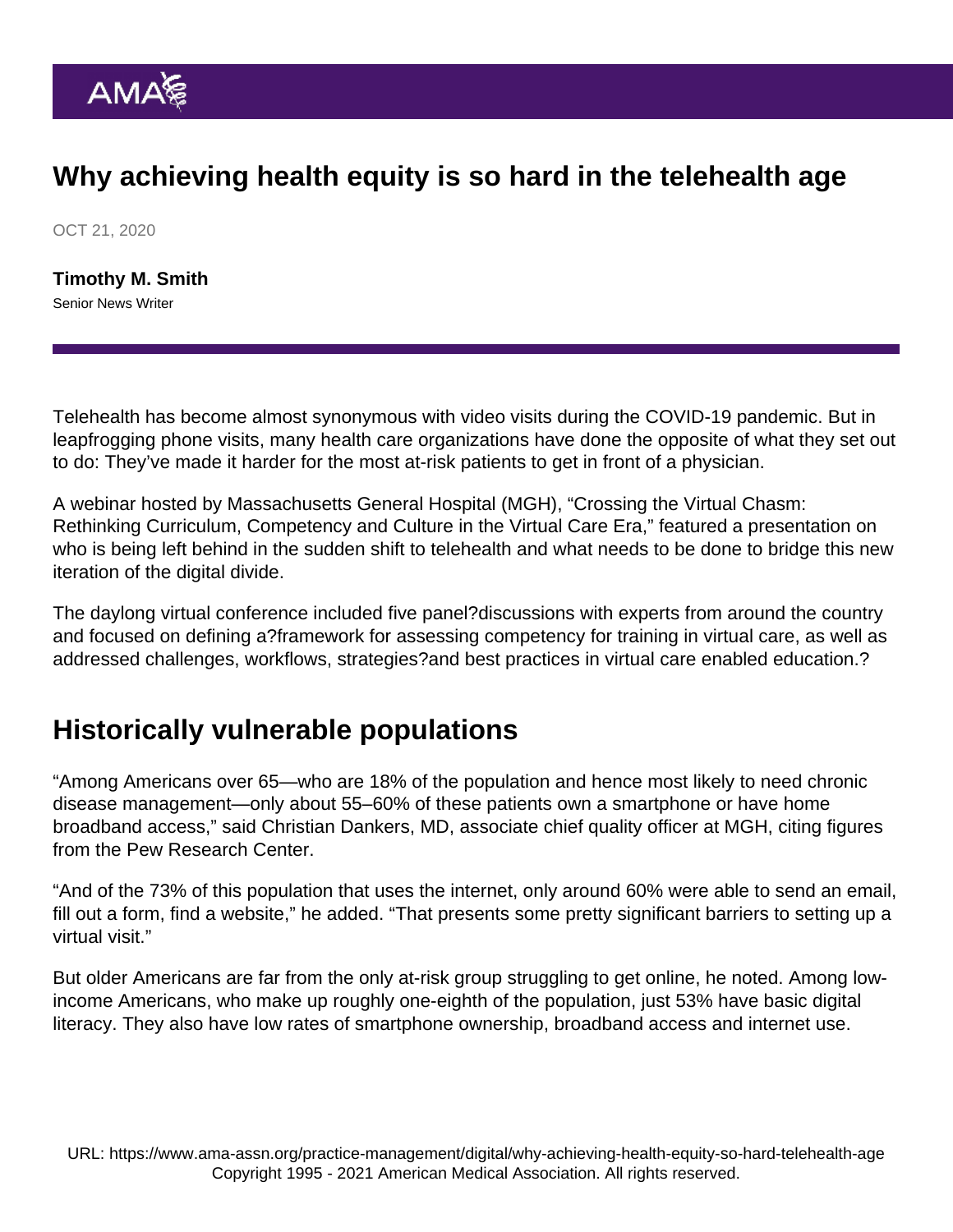The upshot of it all, Dr. Dankers said, is that patients already at risk of low access to health care have, in fact, made up a smaller proportion of visits during the pandemic.

A commentary published in The New England Journal of Medicine, "Addressing Equity in Telemedicine for Chronic Disease Management During the Covid-19 Pandemic," notes that while video visits skyrocketed from 3% to 80% in the early days of COVID-19, the proportion of visits by patients 65 or older fell from 41% to 35%. Among patients with non-English preference, such visits dropped from 14% to 7%, and the proportion of visits by patients insured by Medicare and Medicaid also dipped.

Read more about [why so many patients still can't connect to doctors via telehealth](https://www.ama-assn.org/practice-management/digital/why-so-many-patients-still-can-t-connect-doctors-telehealth). Also find out why [understanding your "webside manner"](https://www.ama-assn.org/practice-management/digital/succeed-telehealth-know-your-webside-manner) is essential to succeeding with telehealth as a physician.

## Free tablets not foolproof

The health system has been built for a narrow socioeconomic profile, said Aswita Tan-McGrory, director of the Disparities Solutions Center at MGH and administrative director at the Mongan Institute. That's someone who speaks English first, can make sense of patient portals, has internet access and isn't concerned with immigration coming after them, she said, noting that efforts such as distributing tablets free of charge to at-risk patients tend to fall short.

Can the physician practice or health system "work remotely with a patient to help them download Zoom, download the patient gateway, download email?" she asked, noting that's not the end, because patients often need help learning how to use these new tools.

Recognizing that virtual care was creating new barriers to equitable access to care, Mass General Brigham is launching this fall an alternative video platform to facilitate easy access to the care team with a one-click, browser-based solution with integrated medical interpretation on demand.

Providing assistance to patients trying to navigate telemedicine visits is one of many [value-added](https://cc.readytalk.com/cc/playback/Playback.do?id=goy249) [roles](https://cc.readytalk.com/cc/playback/Playback.do?id=goy249) that medical students have assumed during the COVID-19 pandemic. Further [engaging learners](https://cc.readytalk.com/cc/playback/Playback.do?id=54x1ql) in these visits is a goal of the [AMA Accelerating Change in Medical Education Consortium](https://www.ama-assn.org/education/member-schools-consortium).

This presentation was part of a panel, "Keeping the Patient in the Center: The Impact of Virtual Care on Patient Experience," which included an in-depth look at surveys of patient experience during the explosion of telehealth.

Acknowledging that many patients are unable or unwilling to access telemedicine that contains a video component, the Centers for Medicare & Medicaid Services responded to physicians' concerns and [raised payments for audio-only telephone visits](https://www.ama-assn.org/practice-management/digital/cms-oks-pay-parity-telephone-visits-during-covid-19-crisis) to match rates for office and outpatient visits.